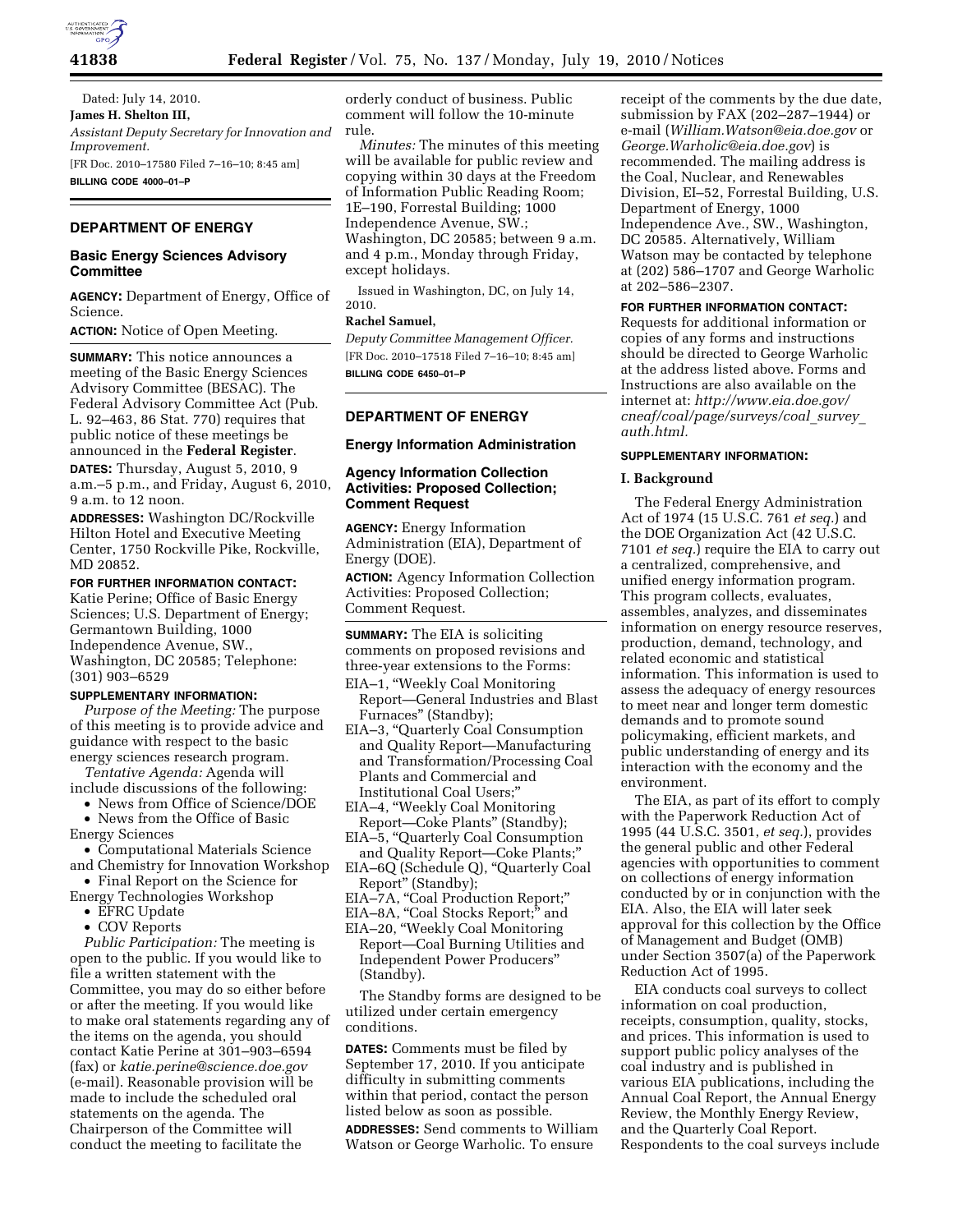coal producers, coal brokers, coal traders, and coal consumers.

Please refer to the proposed forms and instructions for more information about the purpose, who must report, when to report, where to submit, the elements to be reported, detailed instructions, provisions for confidentiality, and uses (including possible nonstatistical uses) of the information. For instructions on obtaining materials, see the **FOR FURTHER INFORMATION CONTACT** section.

### **II. Current Actions**

EIA will be requesting a three-year extension of approval for all its coal surveys with the following survey changes proposed to Forms EIA–3, EIA– 5, EIA–7A, and EIA–8A. EIA will not propose any changes to Forms EIA–1, EIA–4, EIA–6Q (Schedule Q), and EIA– 20 (all standby forms). The proposed changes to Forms EIA–3, EIA–5, EIA– 7A, and EIA–8A are described below:

## *Form EIA–3 (Quarterly Coal Consumption and Quality Report— Manufacturing and Transformation/ Processing Coal Plants and Commercial and Institutional Coal Users)*

EIA proposes to make several changes to the Form EIA–3 survey form and instructions. The proposed changes are to obtain additional information about the details of the coal plants and the specific origin and costs of the coal receipts.

EIA proposes to make the data on the survey form publicly available except for the data element ''Total Cost of Coal Received During Quarter on a C.I.F. Basis (dollars)'' in Section II.

EIA proposes to make additional minor revisions to the EIA–3 instructions and definitions to provide respondents detailed information on the additional data elements.

## *Form EIA–5 (Quarterly Coal Consumption and Quality Report—Coke Plants)*

EIA proposes to make changes to the Form EIA–5 survey form and instructions. The proposed changes are to obtain additional information about the details of the coal plants and the specific origin and costs of the coal receipts.

EIA proposes to make the data on the survey form publicly available except for the data element ''Total Cost of Coal Received During Quarter on a C.I.F. Basis (dollars)'' in Section II and ''Total Revenues from Commercial Sales'' of coke and breeze in Section III.

EIA proposes to make additional minor revisions to the EIA–5 instructions and definitions to provide respondents detailed information on the additional data elements.

## *Form EIA–7A (Coal Production and Preparation Report)*

EIA proposes to make changes to the Form EIA–7A survey form and instructions. The proposed changes are to obtain additional information about the coal preparation. EIA also proposes to raise the threshold on the amount of coal mined during the year that is the basis of the requirement for a mine to complete the survey.

EIA proposes to make the data on the survey form publicly available except for the data element ''Total Revenue or Value (dollars)'' in Section V.

EIA proposes to add to the survey a data item to collect information on the amount of coal stocks held at remote offsite locations.

EIA proposes to make additional minor revisions to the EIA–7A instructions and definitions to provide respondents detailed information on the additional data elements.

### *Form EIA–8A (Coal Stocks Report)*

EIA proposes to make changes to the Form EIA–8A survey form and instructions. The proposed changes are to obtain additional detailed information on the specific origin(s) of the coal stocks. EIA also proposes to collect data on the coal exported by coal brokers including the amount of coal exports; the State of origin of the coal exports; the rank of the coal exports; and the total revenue associated with the coal exports.

EIA proposes to make the data on the survey form publicly available.

EIA proposes to make additional minor revisions to the EIA–8A instructions and definitions to provide respondents detailed information on the additional data elements.

### **III. Request for Comments**

Prospective respondents and other interested parties should comment on the actions discussed in item II. The following guidelines are provided to assist in the preparation of comments. (If the notice covers more than one form, add ''Please indicate to which form(s) your comments apply.'')

### *As a Potential Respondent to the Request for Information*

A. Is the proposed collection of information necessary for the proper performance of the functions of the agency and does the information have practical utility?

B. What actions could be taken to help ensure and maximize the quality, objectivity, utility, and integrity of the information to be collected?

C. Are the instructions and definitions clear and sufficient? If not, which instructions need clarification?

- D. Can the information be submitted by the respondent by the due date?
- E. Public reporting burden for this collection is estimated to average
- —Form EIA–1, ''Weekly Coal Monitoring Report—General Industries and Blast Furnaces'' (Standby); 1.0 hour per response (no change from existing estimate of 1.0 hour)
- —Form EIA–3, ''Quarterly Coal Consumption and Quality Report— Manufacturing and Transformation/ Processing Coal Plants and Commercial and Institutional Coal Users;'' 1.25 hours per response, manufacturing plants (change from existing estimate of 0.9 hour)
- —Form EIA–4, ''Weekly Coal Monitoring Report—Coke Plants'' (Standby); 1.0 hour per response (no change from existing estimate of 1.0 hour)
- —Form EIA–5, ''Quarterly Coal Consumption and Quality Report— Coke Plants;'' 1.5 hours per response (change from existing estimate of 1.4 hours)
- —Form EIA–6Q (Schedule Q), ''Quarterly Coal Report'' (Standby); 0.5 hour per response (no change from existing estimate of 0.5 hour)
- —Form EIA–7A, ''Coal Production and Preparation Report;" 1.8 hours per response (change from existing estimate of 1.6 hours)
- —Form EIA–8A, ''Coal Stocks Report;'' 1.0 hour per response (change from existing estimate of 0.95 hour) —Form EIA–20, ''Weekly Coal
- Monitoring Report—Coal Burning Utilities and Independent Power Producers;'' (Standby) 1.0 hour per response (no change from existing estimate of 1.0 hour)

The estimated burden includes the total time necessary to provide the requested information. In your opinion, how accurate is this estimate?

F. The agency estimates that the only cost to a respondent is for the time it will take to complete the collection. Will a respondent incur any start-up costs for reporting, or any recurring annual costs for operation, maintenance, and purchase of services associated with the information collection?

G. What additional actions could be taken to minimize the burden of this collection of information? Such actions may involve the use of automated, electronic, mechanical, or other technological collection techniques or other forms of information technology.